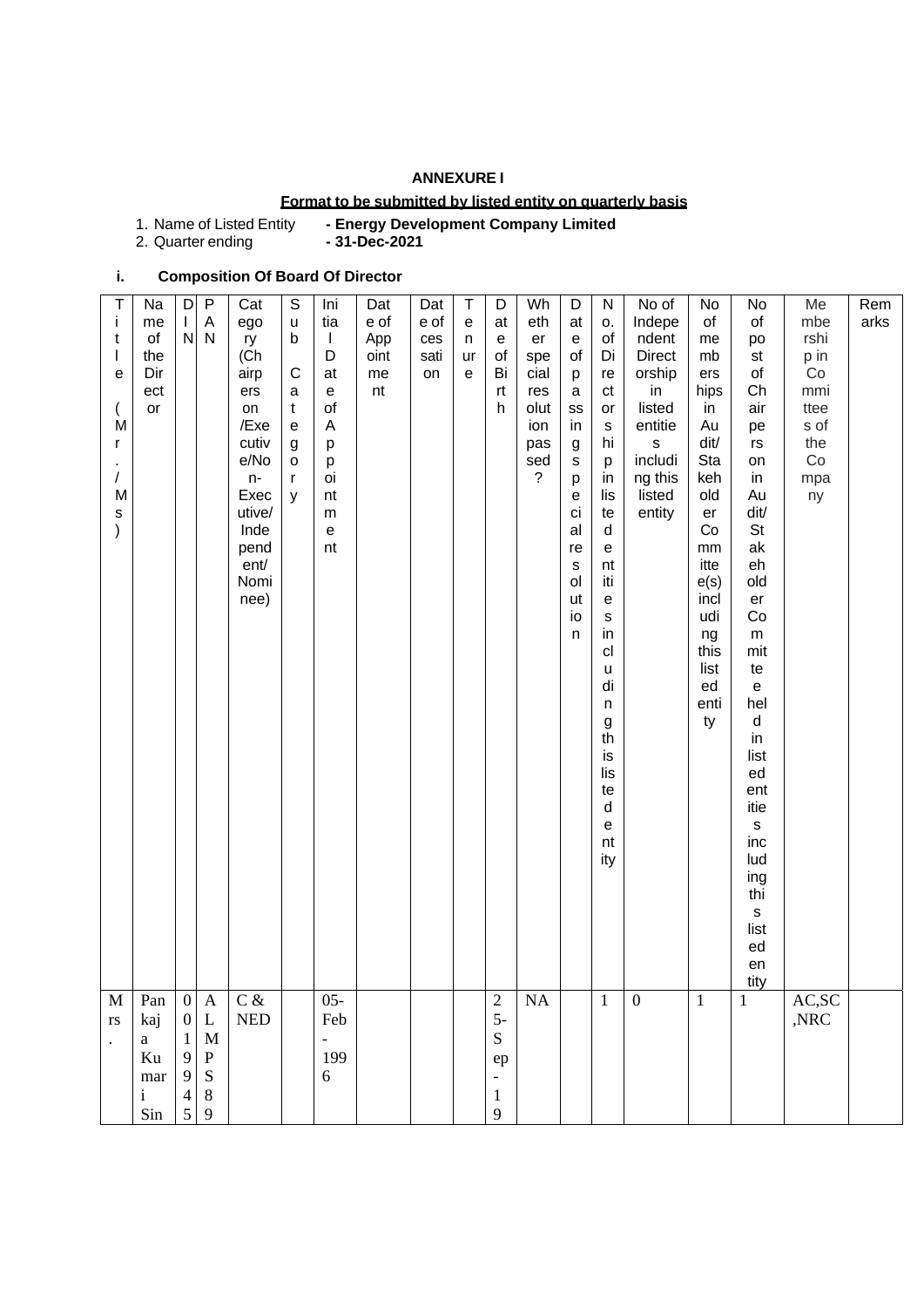|                   | $\mathbf{gh}$                                                      | $\overline{4}$                                                                                                                                   | $\sqrt{2}$<br>0J                                                                                                                              |                             |                                                                     |                        |                                                   |                         | $\sqrt{5}$<br>$\boldsymbol{7}$                                                                                                                    |                 |                  |                  |                  |                  |                                               |  |
|-------------------|--------------------------------------------------------------------|--------------------------------------------------------------------------------------------------------------------------------------------------|-----------------------------------------------------------------------------------------------------------------------------------------------|-----------------------------|---------------------------------------------------------------------|------------------------|---------------------------------------------------|-------------------------|---------------------------------------------------------------------------------------------------------------------------------------------------|-----------------|------------------|------------------|------------------|------------------|-----------------------------------------------|--|
| M<br>r.           | Vin<br>$\rm od$<br>Ku<br>$\operatorname{mar}$<br>Sha<br>$\rm{rma}$ | $\boldsymbol{0}$<br>$\sqrt{2}$<br>$8\,$<br>$\boldsymbol{7}$<br>$\overline{9}$<br>$\sqrt{2}$<br>$\boldsymbol{0}$<br>6                             | $\mathbf{A}$<br>$\mathbf{A}$<br>$\mathbf{A}$<br>${\bf P}$<br>S<br>$\overline{4}$<br>$\sqrt{2}$<br>9<br>$\,1$<br>H                             | $\mathop{\rm ED}\nolimits$  | $30-$<br>Ma<br>$y-$<br>201<br>$8\,$                                 |                        | $26 -$<br>$\rm No$<br>$V -$<br>202<br>$\mathbf 1$ |                         | $\overline{2}$<br>$9-$<br>$\mathrm{J}\mathrm{u}$<br>$\mathbf{l}$<br>$\mathbf{1}$<br>9<br>5<br>$\overline{2}$                                      | <b>NA</b>       | $\mathbf{1}$     | $\boldsymbol{0}$ | $\boldsymbol{0}$ | $\boldsymbol{0}$ |                                               |  |
| M<br>r.           | Sat<br>yen<br>dra<br>Pal<br>Sin<br>gh                              | $\boldsymbol{0}$<br>$\mathbf{1}$<br>$\boldsymbol{0}$<br>$\mathfrak{S}$<br>$\mathfrak{S}$<br>$\mathfrak{Z}$<br>$\overline{7}$<br>$\boldsymbol{0}$ | $\mathbf{A}$<br>$\bf I$<br>$\mathbf U$<br>$\, {\bf P}$<br>${\bf S}$<br>$\mathbf{1}$<br>6<br>$\overline{4}$<br>$\boldsymbol{0}$<br>$\mathbf N$ | $\ensuremath{\mathsf{NED}}$ | $12 -$<br>Feb<br>$\overline{\phantom{a}}$<br>202<br>$\,1$           |                        |                                                   |                         | $\overline{c}$<br>$5-$<br>$\mathbf O$<br>$\mathop{\rm ct}\nolimits$<br>$\qquad \qquad -$<br>$\mathbf{1}$<br>9<br>$\overline{7}$<br>$\mathfrak{Z}$ | <b>NA</b>       | $\mathbf{1}$     | $\boldsymbol{0}$ | $\overline{4}$   | $\boldsymbol{0}$ |                                               |  |
| $\mathbf M$<br>r. | Ro<br>hit<br>Pan<br>dit                                            | $\boldsymbol{0}$<br>$\mathfrak{Z}$<br>$\overline{4}$<br>$\boldsymbol{0}$<br>$\overline{9}$<br>$\boldsymbol{0}$<br>9<br>3                         | $\, {\bf B}$<br>$\, {\bf B}$<br>$\mathbf{A}$<br>$\, {\bf P}$<br>${\bf P}$<br>$\boldsymbol{0}$<br>6<br>5<br>$\overline{4}$<br>$\mathbf D$      | $\rm ID$                    | $15 -$<br>Au<br>$g-$<br>201<br>9                                    | $15 -$<br>Aug-<br>2019 |                                                   | $\sqrt{2}$<br>9         | $\mathbf{1}$<br>$8-$<br>$\mathbf M$<br>ay<br>$\qquad \qquad -$<br>$\mathbf{1}$<br>9<br>$\,8$<br>5                                                 | <b>NA</b>       | $\mathbf{1}$     | $\mathbf{1}$     | $\boldsymbol{0}$ | $\boldsymbol{0}$ |                                               |  |
| $\mathbf M$<br>r. | $\rm{Am}$<br>${\rm an}$<br>Jai<br>$\mathbf n$                      | $\boldsymbol{0}$<br>$8\,$<br>$\mathbf{1}$<br>$8\,$<br>7<br>9<br>9<br>5                                                                           | $\mathbf{A}$<br>Q<br>$\mathbf D$<br>PJ<br>1<br>$\overline{\mathbf{c}}$<br>$\overline{\mathbf{3}}$<br>$\overline{c}$<br>$\mathbf{A}$           | ID                          | $30-$<br>Jun<br>$\qquad \qquad -$<br>$202\,$<br>$\boldsymbol{0}$    | $30-$<br>Jun-<br>2020  |                                                   | $\mathbf{1}$<br>$\,8\,$ | $\mathbf{1}$<br>$4-$<br>$\mathrm{J}\mathrm{u}$<br>$\mathbf{l}$<br>1<br>9<br>9<br>$\sqrt{2}$                                                       | $\overline{NA}$ | $\boldsymbol{2}$ | $\sqrt{2}$       | $\overline{3}$   | $\overline{4}$   | $\mathsf{AC},\!\mathsf{SC}$<br>$,\!{\rm NRC}$ |  |
| M<br>r.           | <b>Vis</b><br>hal<br>Sha<br>$\rm{rma}$                             | $\boldsymbol{0}$<br>$8\,$<br>$\boldsymbol{7}$<br>$\boldsymbol{7}$<br>3<br>$\boldsymbol{0}$<br>$\ensuremath{\mathfrak{Z}}$<br>$\overline{7}$      | ${\bf D}$<br>$\mathbf X$<br>$\mathbf N$<br>${\bf P}$<br>S<br>5<br>$\boldsymbol{0}$<br>$\overline{c}$<br>$\overline{\mathcal{L}}$              | ID                          | $30-$<br>Jun<br>$\overline{\phantom{a}}$<br>202<br>$\boldsymbol{0}$ | $30-$<br>Jun-<br>2020  |                                                   | $\mathbf{1}$<br>$8\,$   | $\sqrt{2}$<br>$3-$<br>$\mathbf{A}$<br>$\mathbf u$<br>$g-$<br>$\mathbf{1}$<br>9<br>$\,$ $\,$<br>$\,8\,$                                            | NA              | $\mathbf{1}$     | $\mathbf{1}$     | $\overline{4}$   | $\sqrt{2}$       | AC,SC<br>$,\!{\rm NRC}$                       |  |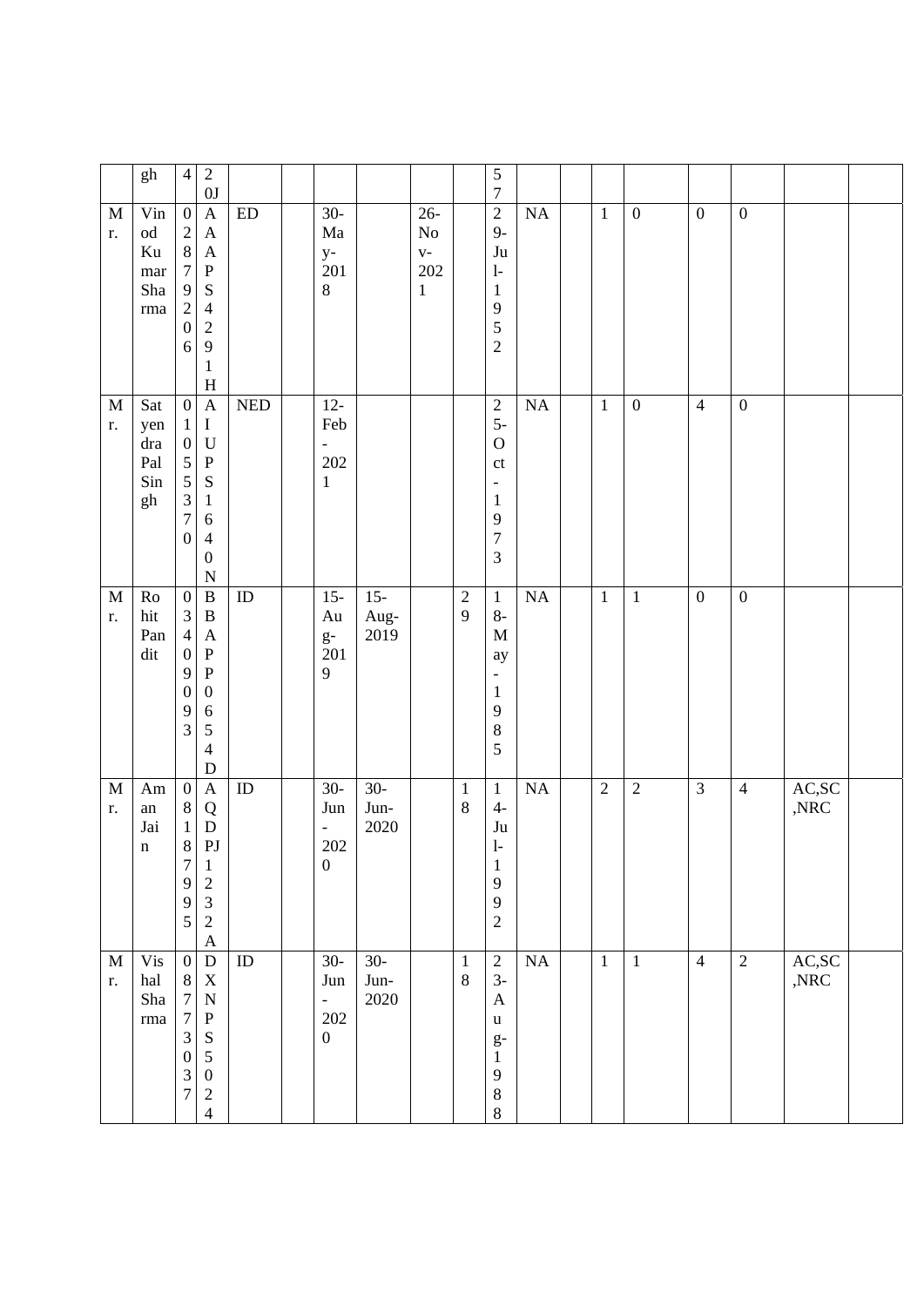|    |     |                  | $\bf K$      |            |       |  |                          |           |              |                  |                |                |  |
|----|-----|------------------|--------------|------------|-------|--|--------------------------|-----------|--------------|------------------|----------------|----------------|--|
| M  | Dis |                  | $0$ L        | <b>NED</b> | $14-$ |  | $\overline{2}$           | <b>NA</b> | $\mathbf{I}$ | $\boldsymbol{0}$ | $\overline{0}$ | $\overline{0}$ |  |
| S. | ha  | 9                | $\mathbb{R}$ |            | De    |  | 6-                       |           |              |                  |                |                |  |
|    | Ku  | $\boldsymbol{0}$ | M            |            | $C-$  |  | M                        |           |              |                  |                |                |  |
|    | mar | 9                | P            |            | 202   |  | ar                       |           |              |                  |                |                |  |
|    |     | 2                | S            |            |       |  | $\overline{\phantom{0}}$ |           |              |                  |                |                |  |
|    | Sin | 3                | 1            |            |       |  | ◠<br>∠                   |           |              |                  |                |                |  |
|    | gh  | 8                | 5            |            |       |  | $\Omega$                 |           |              |                  |                |                |  |
|    |     | 5                | 3            |            |       |  | $\Omega$                 |           |              |                  |                |                |  |
|    |     |                  | 4            |            |       |  |                          |           |              |                  |                |                |  |
|    |     |                  | B            |            |       |  |                          |           |              |                  |                |                |  |

| Company Remarks             |     |
|-----------------------------|-----|
| Whether Regular chairperson | Yes |
| appointed                   |     |
| Whether Chairperson is      | No. |
| related to MD or CEO        |     |

## **ii. Composition of Committees**

#### **a. Audit Committee**

| Sr.<br>No. | Name of the Director | Category  | Chairperson/Membership | Appointment<br>Date | <b>Cessation Date</b> |
|------------|----------------------|-----------|------------------------|---------------------|-----------------------|
|            | Aman Jain            | ID        | Chairperson            | 01-Jul-2020         |                       |
|            | Vishal Sharma        | ID        | Member                 | $01$ -Jul-2020      |                       |
|            | Pankaja Kumari Singh | $C &$ NED | <b>Member</b>          | $01-Aug-2020$       |                       |

| Remarks<br>Company       |     |
|--------------------------|-----|
| Whether<br>Permanent     | Yes |
| chairperson<br>appointed |     |

#### **b. Stakeholders Relationship Committee**

| Sr. | Name of the Director | Category  | Chairperson/Membership   Appointment |                | <b>Cessation Date</b> |
|-----|----------------------|-----------|--------------------------------------|----------------|-----------------------|
| No. |                      |           |                                      | Date           |                       |
|     | Aman Jain            | ID        | Member                               | $01$ -Jul-2020 |                       |
|     | Vishal Sharma        | ID        | Member                               | $01$ -Jul-2020 |                       |
|     | Pankaja Kumari Singh | $C &$ NED | Chairperson                          | 18-Mar-2002    |                       |

| Remarks<br>Company       |     |
|--------------------------|-----|
| <b>Whether Permanent</b> | Yes |
| appointed<br>chairperson |     |

#### **c. Risk Management Committee**

chairperson appointed

| Sr.<br>No. | Name of the Director     | Category | Chairperson/Membership   Appointment | Date | <b>Cessation Date</b> |
|------------|--------------------------|----------|--------------------------------------|------|-----------------------|
|            |                          |          |                                      |      |                       |
|            | Company Remarks          |          |                                      |      |                       |
|            | <b>Whether Permanent</b> |          |                                      |      |                       |

#### **d. Nomination and Remuneration Committee**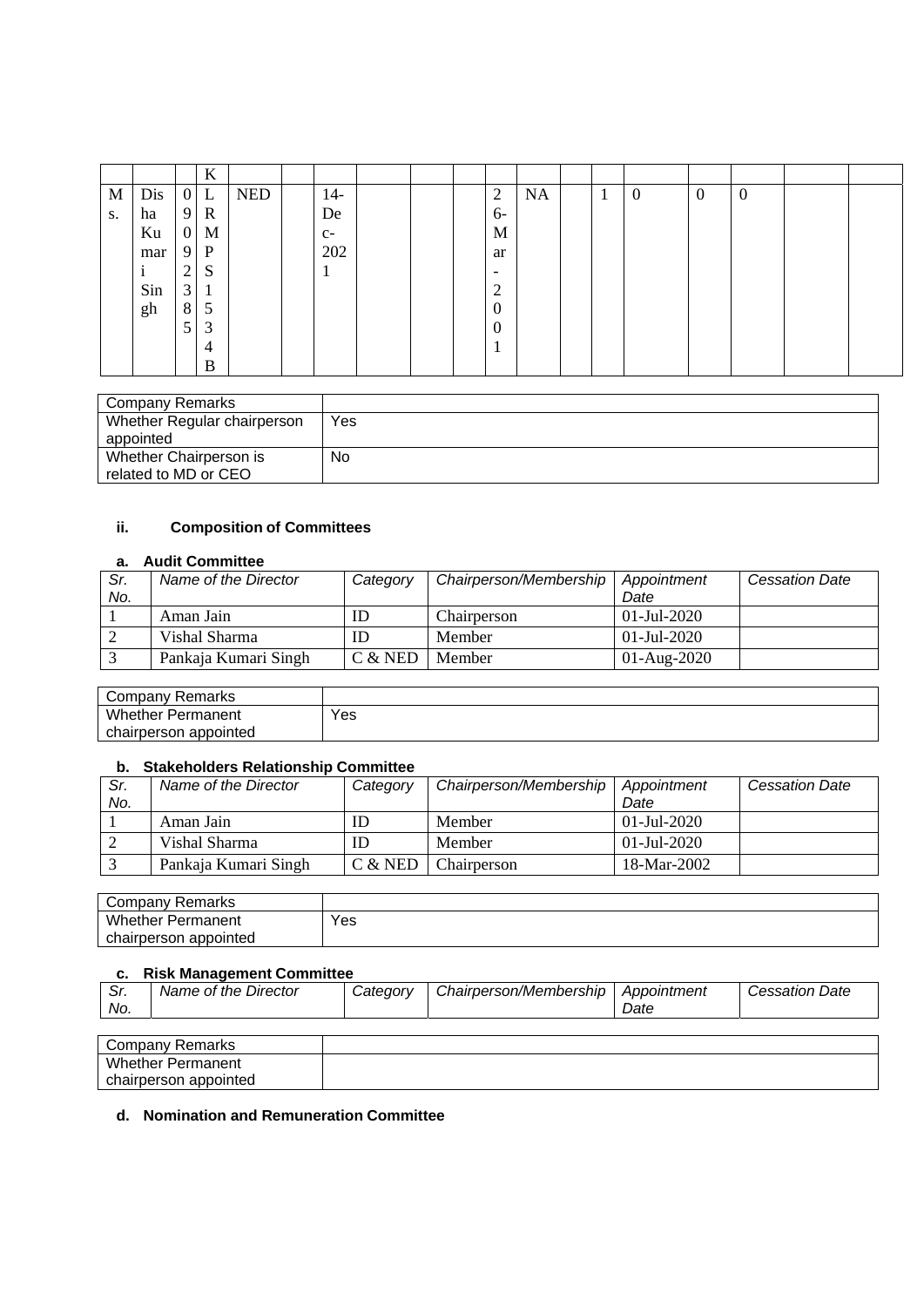| Sr.<br>No. | Name of the Director | Category  | Chairperson/Membership | Appointment<br>Date | <b>Cessation Date</b> |
|------------|----------------------|-----------|------------------------|---------------------|-----------------------|
|            | Aman Jain            | IΕ        | Member                 | 01-Jul-2020         |                       |
|            | Vishal Sharma        | ID        | Chairperson            | 01-Jul-2020         |                       |
|            | Pankaja Kumari Singh | $C &$ NED | Member                 | $01-Aug-2020$       |                       |

| Remarks<br>Company       |     |
|--------------------------|-----|
| <b>Whether Permanent</b> | Yes |
| appointed<br>chairperson |     |

# iii. **Meeting of Board of Directors**

| Date(s) of Meeting<br>(if any) in the<br>previous quarter | Date(s) of Meeting<br>(if any) in the<br>relevant quarter | Whether<br>requirement of<br>Quorum met | Number of<br><b>Directors present</b> | <b>Number of Independent</b><br><b>Directors present</b> |
|-----------------------------------------------------------|-----------------------------------------------------------|-----------------------------------------|---------------------------------------|----------------------------------------------------------|
| 12-Aug-2021                                               | $09-Nov-2021$                                             | Yes                                     |                                       |                                                          |
|                                                           | 14-Dec-2021                                               | Yes                                     |                                       |                                                          |

| Company Remarks               |    |
|-------------------------------|----|
| Maximum gap between any       | 88 |
| two consecutive (in number of |    |
| days)                         |    |

# iv. **Meeting of Committees**

| Name of the<br><b>Committee</b>           | Date(s) of<br>meeting during<br>of the committee<br>in the previous<br>quarter | Date(s) of<br>meeting of the<br>committee in the<br>relevant quarter | Whether<br>requirement<br>of Quorum<br>met (Yes/No) | Number of<br><b>Directors</b><br>present | <b>Number of</b><br>independent<br>directors<br>present |
|-------------------------------------------|--------------------------------------------------------------------------------|----------------------------------------------------------------------|-----------------------------------------------------|------------------------------------------|---------------------------------------------------------|
| <b>Audit Committee</b>                    | 12-Aug-2021                                                                    |                                                                      | Yes                                                 | 3                                        | $\overline{2}$                                          |
| <b>Audit Committee</b>                    |                                                                                | 09-Nov-2021                                                          | Yes                                                 | 3                                        | $\overline{2}$                                          |
| <b>Audit Committee</b>                    |                                                                                | 14-Dec-2021                                                          | Yes                                                 | 3                                        | $\overline{2}$                                          |
| Nomination &<br>Remuneration              | 12-Aug-2021                                                                    |                                                                      | Yes                                                 | 3                                        | $\overline{2}$                                          |
| Committee                                 |                                                                                |                                                                      |                                                     |                                          |                                                         |
| Nomination &<br>Remuneration<br>Committee |                                                                                | 09-Nov-2021                                                          | Yes                                                 | 3                                        | $\overline{2}$                                          |
| Nomination &<br>Remuneration<br>Committee |                                                                                | 14-Dec-2021                                                          | Yes                                                 | 3                                        | $\overline{2}$                                          |
| Stakeholders<br>Relationship<br>Committee | 12-Aug-2021                                                                    |                                                                      | Yes                                                 | 3                                        | $\overline{2}$                                          |
| Stakeholders<br>Relationship<br>Committee |                                                                                | 09-Nov-2021                                                          | Yes                                                 | 3                                        | $\overline{2}$                                          |

Company Remarks